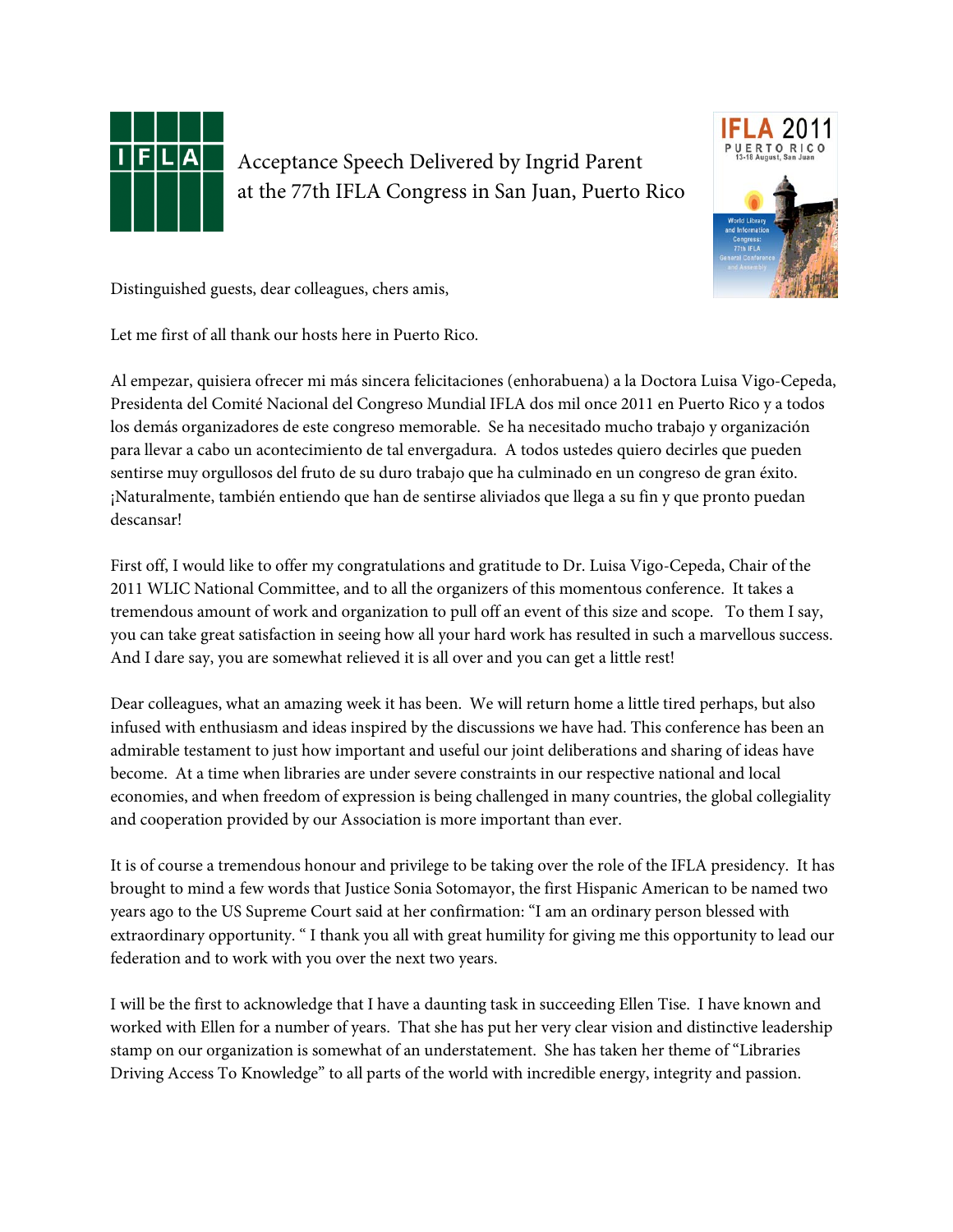We also owe her our gratitude for taking the initiative to focus on human rights and her dedication to Open Access and copyright issues. I know these have been subjects near and dear to her heart throughout her tenure, and that she will continue to promote her values in the future.

As I think about Ellen's theme, and Claudia Lux's before her - Libraries on the Agenda - what immediately comes to mind are the notions of continuity and forward movement.

I believe my own theme of Libraries – A Force for Change – encompassing and promoting the principles and practices of inclusion, transformation, innovation, and convergence - follows in that tradition.

In whatever language we say the theme, I truly believe that libraries can be – and be seen to be – a true force for change in a world where nations are increasingly facing social and economic challenges.

Over the past 17 years I have attended all the IFLA Annual Conferences, as well as participated in or chaired numerous section, division and governance committees. During that time I have been witness to an amazing evolution in the roles and influence of libraries at national and local levels the world over. And as we all know, over the past few years the speed of that evolution has been increasing at a tremendous rate.

I believe that libraries, perhaps as never before, are in a unique position to be at the center of the democratization of access to information. And in such a context – libraries of all types and sizes can indeed be a positive force for change and influence at local, national and international levels.

To reach that goal I see great merit in focusing our attention on a re-examination of our attitudes and assumptions about ourselves and our users that in turn will lead to new ideas about how we might better serve our users as institutions and as professionals - and how IFLA might better serve its own members.

It is clear that to realize their full potential libraries must provide inclusive and transformative services which are not only innovative in their own right, but forge new collaborative alliances within and beyond their walls.

To that end we must serve all, without judgement, prejudice or bias. By democratizing access to information, libraries can indeed empower individuals to freely learn, improve their lives and create new knowledge.

Libraries have the potential to innovate by harnessing the power and potential of today's rapidly changing technologies, and can play an essential role for people who wish to access information - irrespective of its format or how it is retrieved or sent out.

And finally we must take on, perhaps as never before, proactive convergence of resources and initiatives. Through collaboration and partnerships, we can reach across disciplines - uniting libraries, museums and archives, and others involved in managing documentary heritage across the world. This opportunity not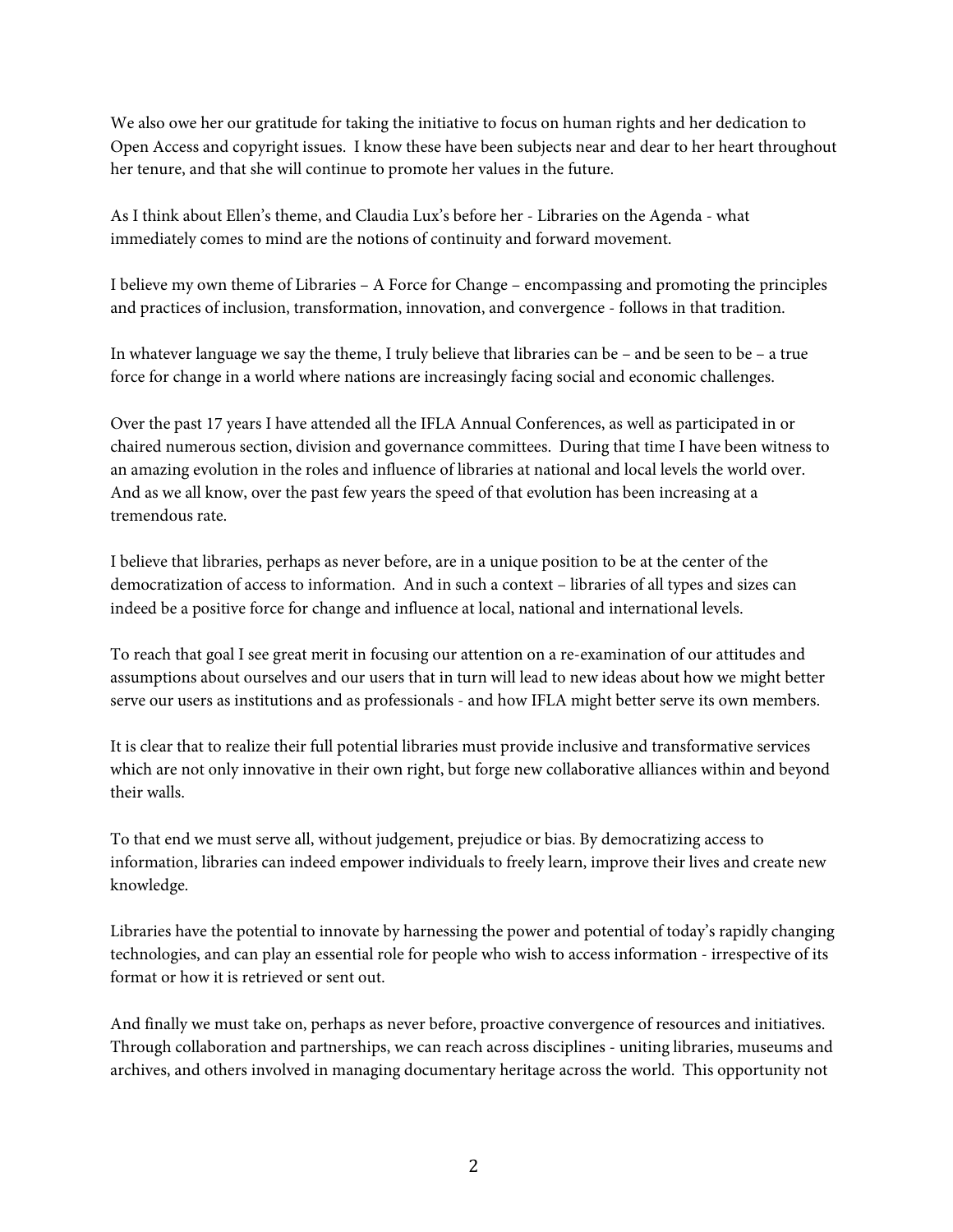only unites us across professions, but it makes us more relevant in an age where users want increased access to information from the most convenient and comprehensive sources possible.

Putting such principles into practice will always be a work in progress. But I believe they closely align with IFLA's Strategic Plan and the key initiatives that the Governing Board has identified as intrinsic to that Plan.

A case in point is our Outreach Programme for Advocacy and Development of the Profession to maximise opportunities for strategic advocacy at major events – both within and outside our profession. I would be remiss if I didn't mention the tremendously important work being carried out by our Association on copyright exceptions and limitations, particularly in our advocacy efforts with the World Intellectual Property Organization [WIPO]. A great deal of work is now being done in formulating the recommendations that we will be advancing at the WIPO meetings in November. It is exactly this sort of advocacy that promotes the role of libraries and their values on the international stage.

As important as it is to establish principles and plans for action, it is only when they play out at the local level that we are reminded how incredibly important libraries remain to our constituents – the people who walk in through our doors, or use our services. I would like to share a few stories to illustrate this importance.

I am a little hesitant to describe an incident from my hometown of Vancouver, British Columbia but I will. In mid-June our professional ice hockey team was playing a team from Boston in the final game for hockey supremacy in North America. For local citizens, and for all Canadians, it was a very big deal. And we lost the game!

To our great shame some of those same citizens decided the appropriate response was to riot – through burning and looting in the downtown city centre. Despite it all, there were a few upsides. Law abiding citizens, in some cases at the risk of their own personal safety, rushed in to defend people and property. One of those properties was our beautiful Vancouver Public Library, which is an architectural gem in the centre of the city, and unfortunately was almost at the geographic epicenter of the riot.

The overriding sentiment of those who rushed to defend the library from possible damage, and those who commented on Twitter during those few tense hours was basically "protect our library." The end result was that the library only suffered a few broken windows, where regrettably some other buildings were badly damaged.

"Protect our library" became a rallying cry for how strongly citizens felt about preserving and keeping safe their local library. Similarly, the rallying cry of "This is our library. It belongs to our children" was in the minds of the people who protected the library in Alexandria Egypt during the revolution that took place there last January.

Un autre exemple de preservation et protection est le cas de Haiti qui a subi un tremblement de terre devastateur au debut de 2010. Quelques mois plus tard Ellen et moi avons visite Haiti et avons constate les